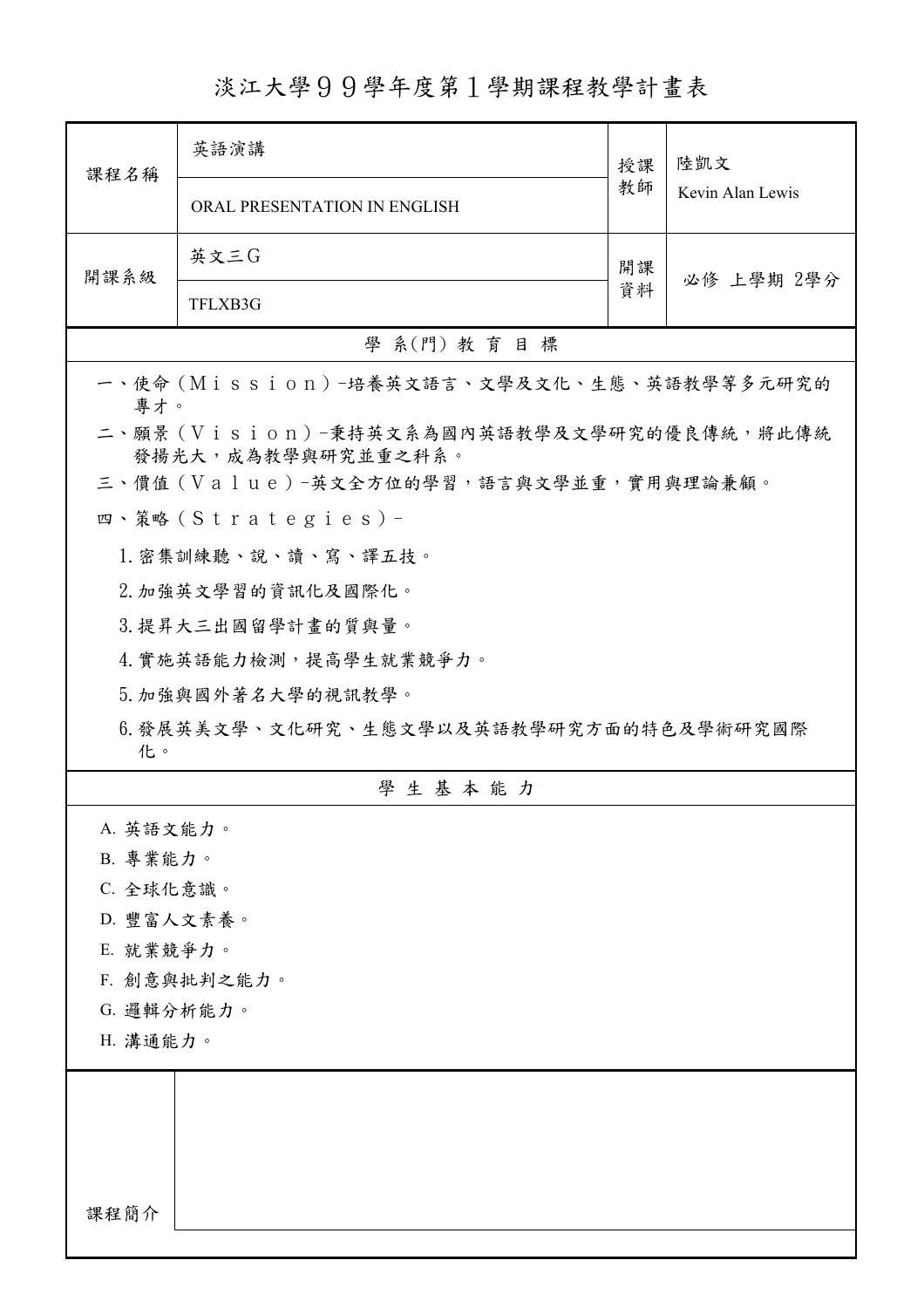| 本課程教學目標與目標層級、學生基本能力相關性<br>一、目標層級(選填):<br>(一)「認知」(Cognitive 簡稱C)領域:C1 記憶、C2 瞭解、C3 應用、C4 分析、<br>C5 評鑑、C6 創造<br>(二)「技能」(Psychomotor 簡稱P)領域:P1 模仿、P2 機械反應、P3 獨立操作、<br>P4 聯結操作、P5 自動化、P6 創作<br>(三)「情意」(Affective 簡稱A)領域:Al 接受、A2 反應、A3 重視、A4 組織、<br>A5 内化、A6 實踐<br>二、教學目標與「目標層級」、「學生基本能力」之相關性:<br>惟單項教學目標僅能對應C、P、A其中一項。 |            |  |  |  |  |  |  |
|--------------------------------------------------------------------------------------------------------------------------------------------------------------------------------------------------------------------------------------------------------------------------------------------------------------------|------------|--|--|--|--|--|--|
|                                                                                                                                                                                                                                                                                                                    |            |  |  |  |  |  |  |
|                                                                                                                                                                                                                                                                                                                    |            |  |  |  |  |  |  |
| (一)請先將課程教學目標分別對應前述之「認知」、「技能」與「情意」的各目標層級,<br>(二)若對應「目標層級」有1~6之多項時,僅填列最高層級即可(例如:認知「目標層級」<br>對應為C3、C5、C6項時,只需填列C6即可,技能與情意目標層級亦同)。<br>(三)再依據所訂各項教學目標分別對應該系「學生基本能力」。單項教學目標若對應「學<br>生基本能力   有多項時, 則可填列多項「學生基本能力」(例如:「學生基本能力」可<br>對應A、AD、BEF時,則均填列)。                                                                      |            |  |  |  |  |  |  |
| 相關性<br>序<br>教學目標(中文)<br>教學目標(英文)<br>號                                                                                                                                                                                                                                                                              |            |  |  |  |  |  |  |
| 目標層級<br>學生基本能力                                                                                                                                                                                                                                                                                                     |            |  |  |  |  |  |  |
| In this advanced class.<br>$\mathbf{1}$<br><b>ABEH</b><br>C6<br>students will learn to deliver<br>formal speeches academically<br>and professionally.                                                                                                                                                              |            |  |  |  |  |  |  |
| $\overline{2}$<br>Communication strategies,<br>C6<br><b>AEH</b><br>such as using PowerPoint as<br>a visual aid, asking/answering<br>questions properly, agreeing<br>or disagreeing politely,<br>making suggestions, or giving<br>opinions, will be practiced.                                                      |            |  |  |  |  |  |  |
| 教學目標之教學策略與評量方法                                                                                                                                                                                                                                                                                                     |            |  |  |  |  |  |  |
| 序<br>教學目標<br>教學策略<br>評量方法<br>號                                                                                                                                                                                                                                                                                     |            |  |  |  |  |  |  |
| 出席率、報告、討<br>課堂講授、分組討論<br>1<br>末考                                                                                                                                                                                                                                                                                   | 論、小考、期中考、期 |  |  |  |  |  |  |
| 出席率、報告、討<br>課堂講授、分組討論<br>2<br>末考                                                                                                                                                                                                                                                                                   | 論、小考、期中考、期 |  |  |  |  |  |  |
| 授課進度表                                                                                                                                                                                                                                                                                                              |            |  |  |  |  |  |  |
| 內 容 (Subject/Topics)<br>週次<br>日期<br>備註                                                                                                                                                                                                                                                                             |            |  |  |  |  |  |  |
| Introdution<br>09/13<br>1                                                                                                                                                                                                                                                                                          |            |  |  |  |  |  |  |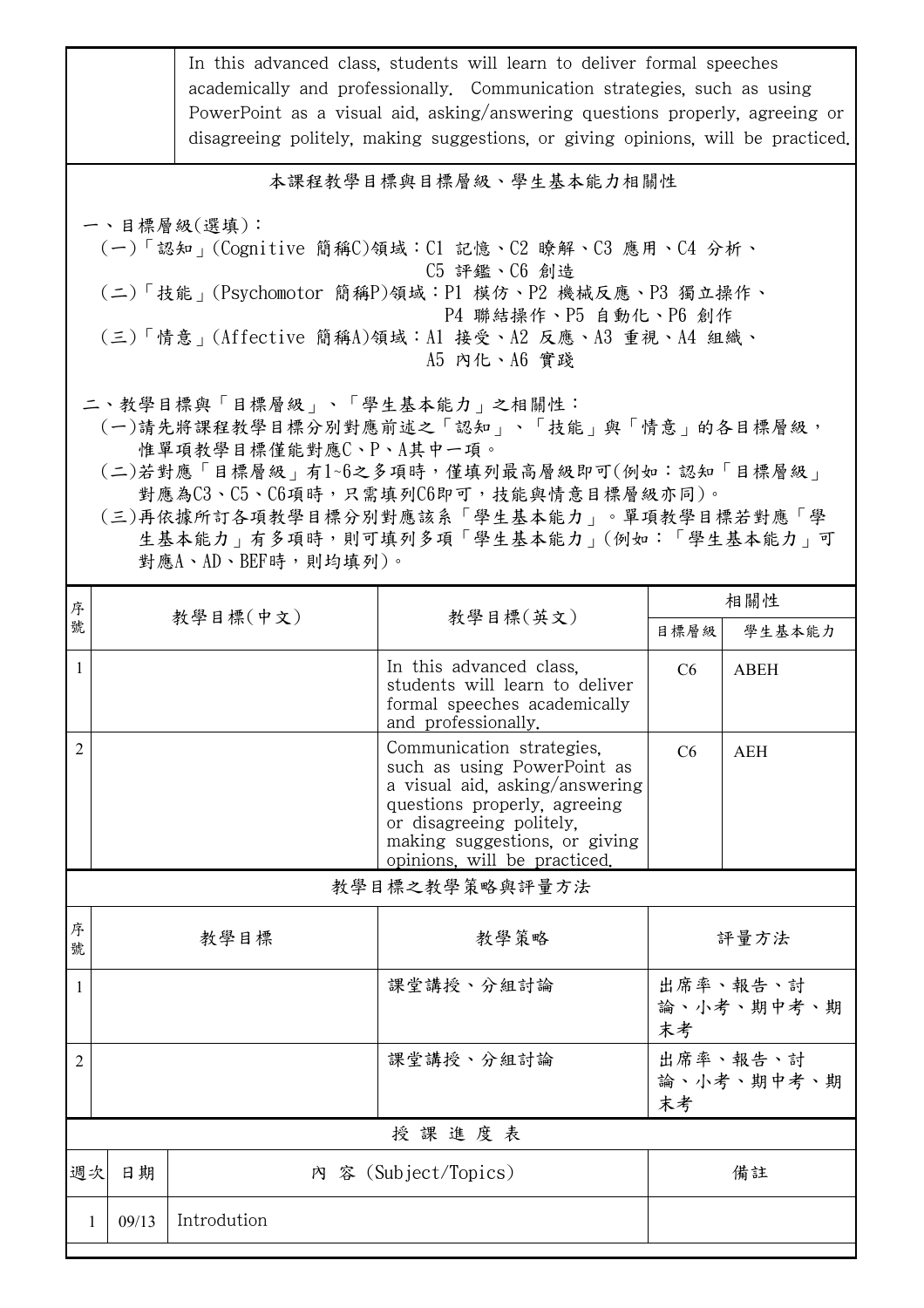| $\sqrt{2}$      | 09/20   | Giving opinions                                         |  |
|-----------------|---------|---------------------------------------------------------|--|
| $\overline{3}$  | 09/27   | Unit $1 - Work$                                         |  |
| $\overline{4}$  | 10/04   | Preparing a Presentation                                |  |
| 5               | 10/11   | Strategies for Success                                  |  |
| 6               | 10/18   | Job questionnaires and job stress                       |  |
| $7\phantom{.0}$ | 10/25   | Presentation skills                                     |  |
| 8               | 11/01   | Unit 2 - Food                                           |  |
| 9               | $11/08$ | Unit $2$ - Food                                         |  |
| 10              | 11/15   | 期中考試週                                                   |  |
| 11              | 11/22   | Presentation checklist                                  |  |
| 12              | 11/29   | Unit $3$ - Language                                     |  |
| 13              | 12/06   | Unit 3 - Language                                       |  |
| 14              | 12/13   | Unit $4$ - Health                                       |  |
| 15              | 12/20   | Unit $4$ - Health                                       |  |
| 16              | 12/27   | Culture Quiz                                            |  |
| 17              | 01/03   | Review                                                  |  |
| 18              | 01/10   | 期末考試週                                                   |  |
| 修課應<br>注意事項     |         |                                                         |  |
| 教學設備            |         | 電腦                                                      |  |
| 教材課本            |         | Study Speaking by Anderson, Maclean & Lynch (Cambridge) |  |
| 參考書籍            |         |                                                         |  |
|                 |         |                                                         |  |